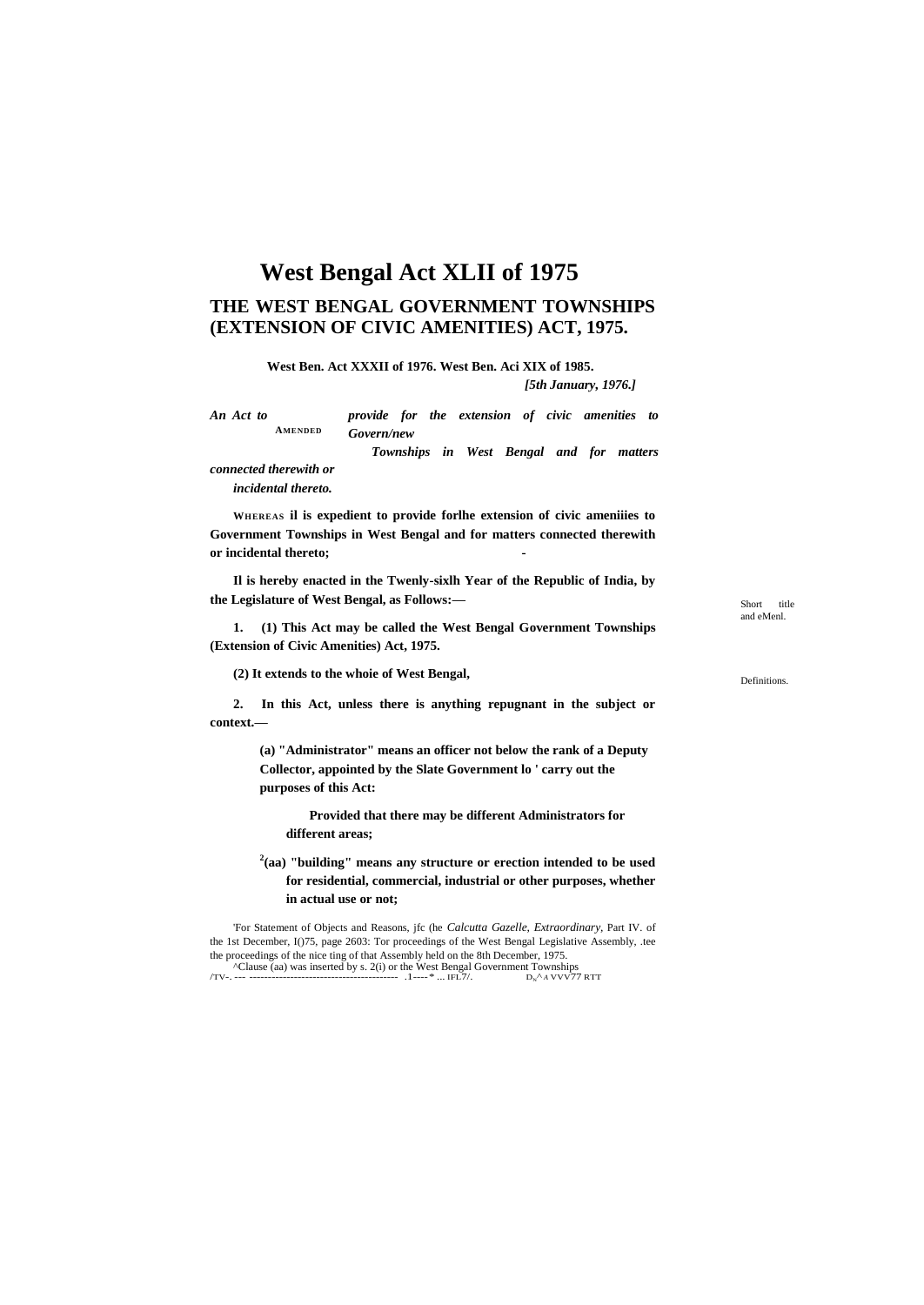#### *The West Bengal Government Townships (Extension of Civic An it'll: lies) Act, J 975.* **[West Ben. Act** *(Sections 3, 4 and 4A.)*

- **(b) "civic ameniiy" includes roads, buildings, waler-supply, streetlighting, drainage, conservancy and sewerage, sanitation, maintenance of public health, prevention or abatement of nuisance, registration of birth and deaths, parks, gardens, recreation grounds, schools, hospitals and dispensaries, markets, workshops,warehouses, godowns, factories, offices, industrial or commercial establishments, or any other convenience which the State Government may, by notification in the** *Official Gazette,* **specify to be an**
- **— amentily;**
- **(c) "Government Township" means an area which is declared as such by the State Government by notification published in the** *OfficioI Gazette;*
- **'(d) "prescribed" means prescribed by rules made under this Act.**

Application **of** en;icLmcni& **[Q Guvernmc ni Townships .**

**290**

**3. Whenever, in (he opinion of the State Government, it is nccessary to make provisions for all or any of the purposes of this Act in respect of a Government Townshp, the State Government may, by order to be published in the** *Official Gazette,* **extend to such Government. Township with such incidental or consequential modifications as the State Government may consider necessary—**

> **(a) any provision of the Calcutta Municipal Act, 1951, the Bengal Municipal Act, 1932, or the Calcutta Metropolitan Water and Sanitation Authority Act, 1966,**

- **(b) any provision of any oilier Act which applies to the Corporation of Calcutta or to a Municipality, or**
- **(c) any rule or by-law in force in such Corporation or Municipality.**

**4. (1) For every Government Township there shall be an Administrator who shall be responsible for carrying out the purposes of this Act in respect of the area included within that Government Township.**

**(2) The Administrator shall be assisted by such number of other officers and employees as the Stale Government may think fit to appoint.**

**2 4A. The Administrator may, with the approval of the State Government, by notification to be published in the prescribed manner, issue in relation to a Government Township or any part thereof such regulatory or prohibitory direction as may be considered necessary regarding one or more of the following matters, namely:—**

> **(a) the use of land for residential, industrial, commercial or other purposes;**

'Clause (d) was added by s. 2(ii) of the West Bengal Government Townships (Extension of Civic Amenities) (Amendment) Act. 1976 (West Ben. Act XXXII of 1976).

West Ben. Ac I XXXltl of 1951, Ben. Act XV or 1932. West Ben. Ac I XI tl of 1966.

Officers and employees.

Issue of directions by **Ihc Ad minis Ira- tor,**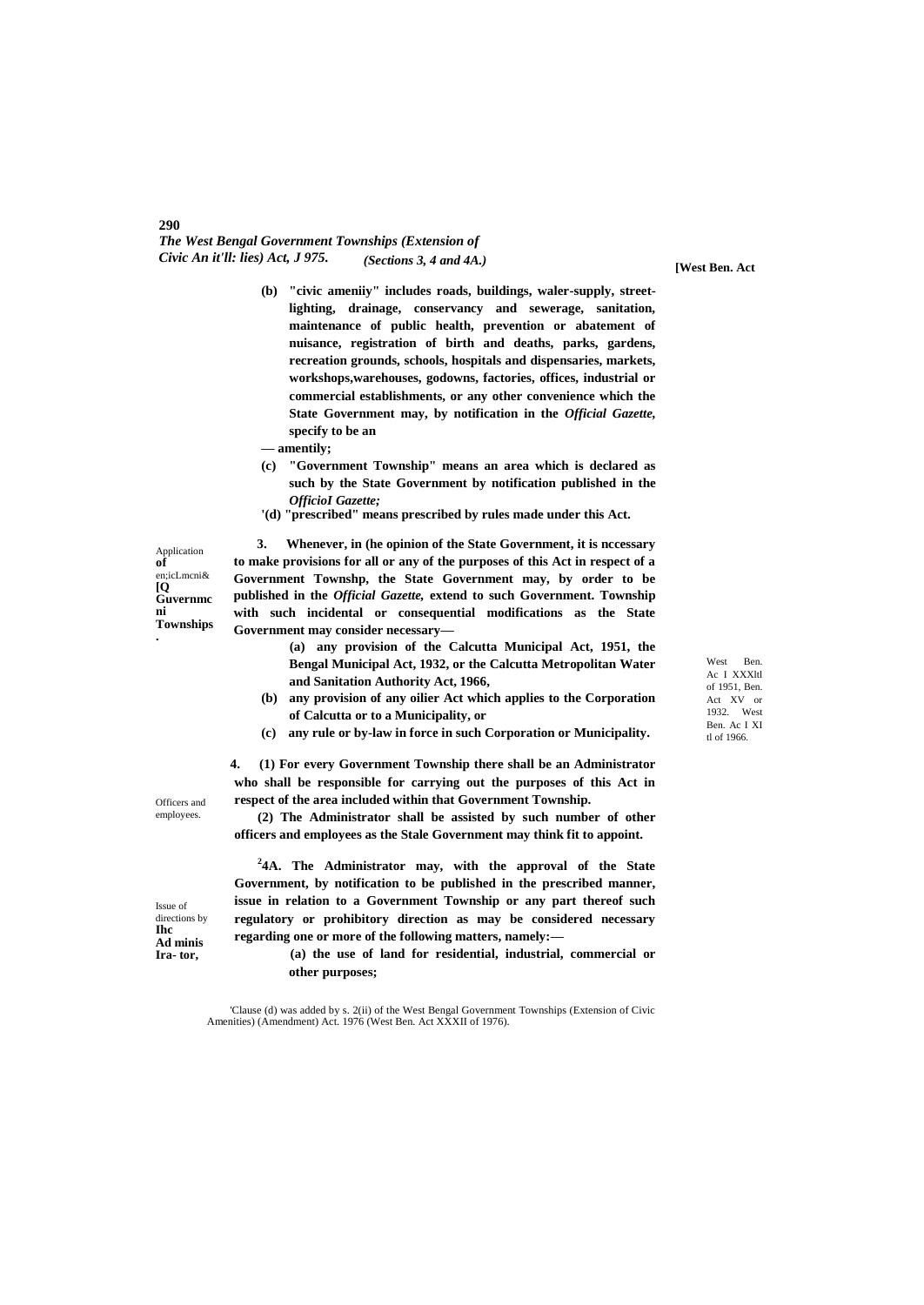*The West Bengal Government Townships (Extension of Civic An it'll: lies) Act, J 975.* **XL1I of 1975.]**

## *(Sections 4B, 4C.)*

- **(b) the reservation of land for roads, gardens, recreation grounds, schools, markets and other public purposes;**
- **(c) the division of any area for the erection of buildings of any particular type or types or class or classes and the architectural designs of such buildings;**
- **(d) any other mailer which is considered necessary for the orderly development of a Government Township or part thereof for carrying out generally ihe purposes of this Act.**

<sup>1</sup>**4B.** (1) Any person desiring to obtain settlement through lease of any land **situaled within a Government Township may submit an application to Lhe Administrator, in such form and in such manner as may be prescribed:**

**Provided that the provisions of sub-sections (1), (2), (3) and (4) shall not come into force until the form of application, and Ihe manner of its submission, have been prescribed,**

**(2) On receipt of such application the Administrator shall, arter making such enquiry as he considers necessary, either grant or refuse to grant the same:**

**Provided that the Administrator shall, while refusing to grant an application, record the reasons for doing so,**

**(3) Any person who is aggrieved by an order of the Administrator under sub-section (2) may, within such period as may be prescribed, prefer an appeal to the Stale Government and the Stale Government shall pass such order upon such appeal as it considers necessary.**

**(4) No further appeal shall lie against lhe order passed by the State Government under sub-section (3).**

 $3(5)$  Nothing in sub-sections  $(1)$ ,  $(2)$ ,  $(3)$  and  $(4)$  shall apply or shall be **deemed to have applied to any lease of land situated within a Government Township which has been granted, or shall apply to any such lease which may hereafter be granted, by the Stale Government on an application made lo it or on its own motion.**

**'4C. (1) No person shall erect any building on any land within a Government Township except in accordance with** Lhe **directions issued under sec** Lion **4 A.**

*'See* foot-note 2 on page 290. *ante.*

•This proviso was added, w.e.f. [he ls[ day of Octobcr, 1976, by s. 2(a) of lhe Weil Bengal Government Townships (Extension of Civic Amenities) (Amendment) Act, 19S5 (West Ben. Act XLX of 1985).

Lease of land within a Government Township.

Control of development and building operations.

#### **291**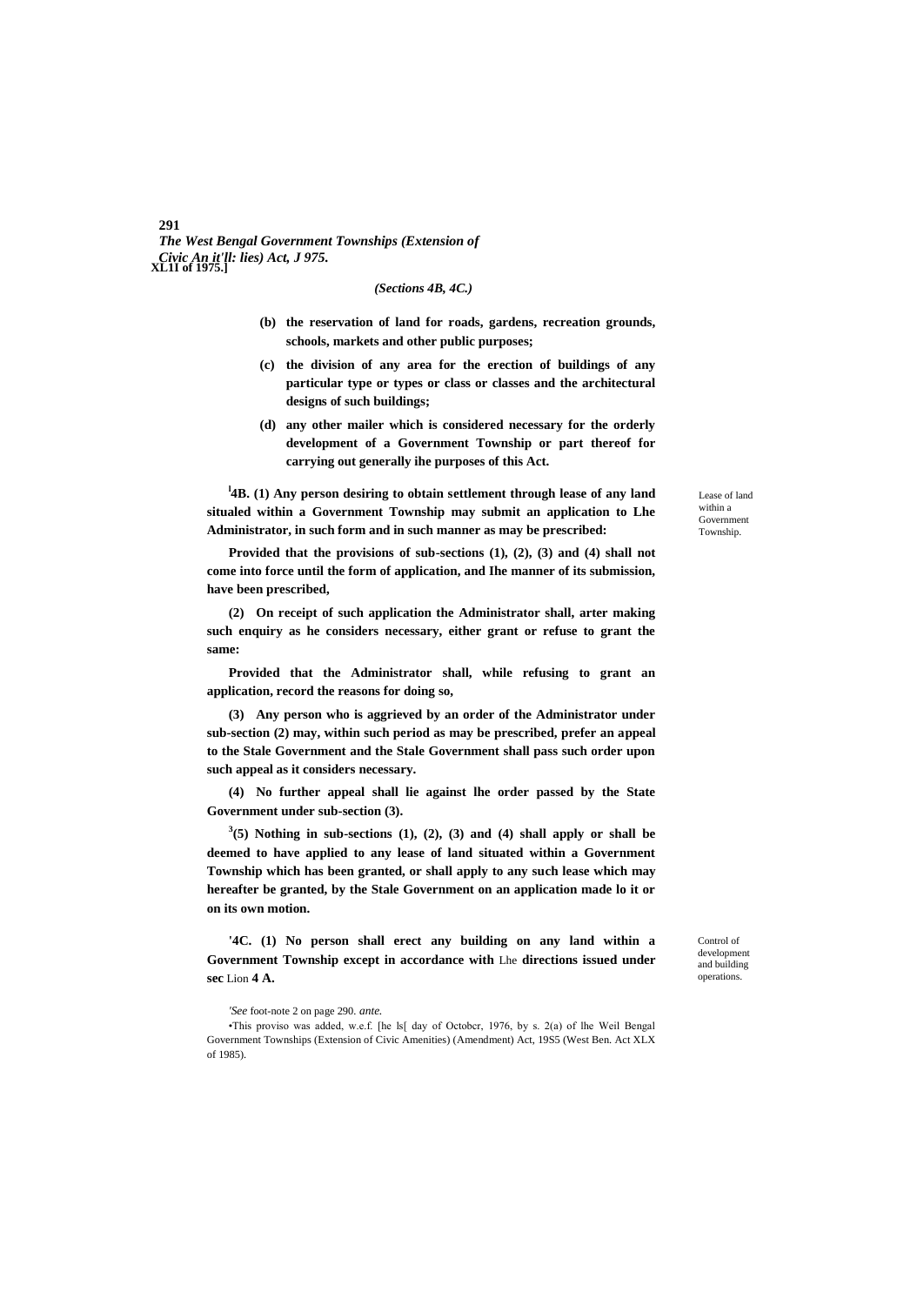# *The West Bengal Government Townships (Extension of Civic An it'll: lies) Act, J 975.*

**[West Ben. Act**

#### *(Sections 4D, 4E.)*

**(2) Any person desiring to construct any building otherwise than in accordance with the directions issued under section 4A shall make an application in writing to the Administrator in such form and containing such particulars as may be prescribed and shall also deposit such fees not exceeding one hundred rupees for a ground area of one hundred square metres or a fraction Ihereof as may be fixed by the Administrator:**

**Provided that in case an application is rejected, five** *per cent,* **of the fees shall be retained and the balance shall be refunded to the applicant under the orders of the Administrator.**

*Explanation.***—For the purpose of calculating the fees, ground area shall mean the area of the portion which is proposed to be built upon, including the internal courtyard.**

**(3) On receipt of such application the Administrator shall, after making such enquiry as he considers necessary, by order in writing, either grant the permission or refuse to grant the same, recording, in the case of refusal, the reasons therefor.**

**(4) Any person aggrieved by an order of the Administrator under subsection (3) refusing permission may, within thirty days from the date of communication of such order to him, prefer an appeal to the State Government.**

**(5) No further appeal shall lie against the order passed by the State Government under sub-section (4).**

Power lo demolish building.

entry

**292**

**'4D. Where any building is being or has been erected in contravention of the provisions of this Act or the directions issued thereunder, the Administrator may, after giving the owner of such building an opportunity of being heard, make an order directing the demolition of the building by the owner within such time as may be specified in the order and, in default, the Administrator may himself effect the demolition and recover the cost from the owner of the building as an arrear of land revenue under the Bengal Public Demands Recovery Act, 1913.**

Ben. Act III<br>of J913.

Power of **lateral and laterates later later later later later later later later later later later later later later later later later later later later later later later late other persons to enter at any time after giving forty-eight hours' previous notice, upon any land or building with such assistants as he considers necessary, for the purpose of taking any measurement or making survey of such land or building or do any other act which he considers to be necessary for carrying out the purposes of this Act or any rule made thereunder.**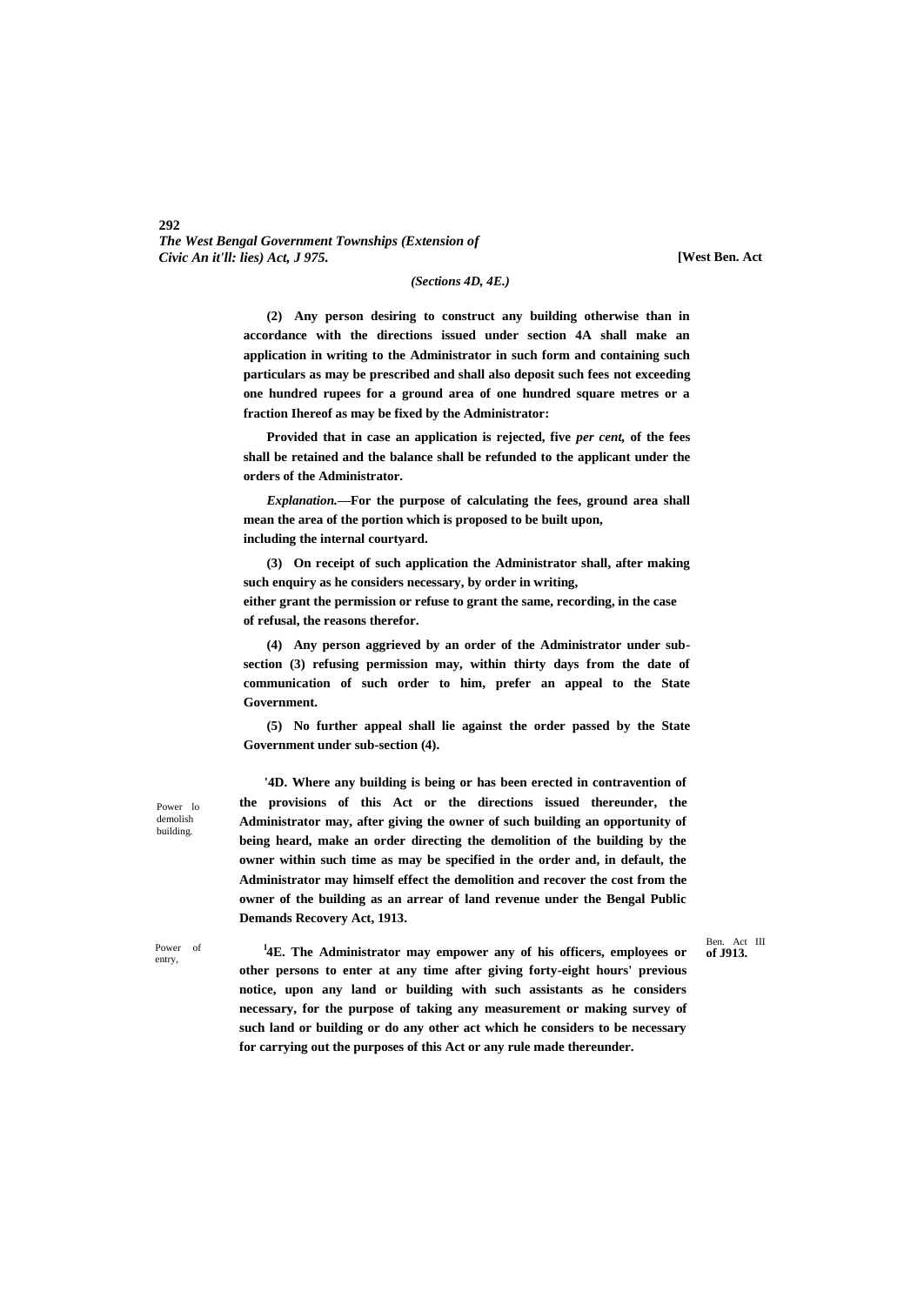## *The West Bengal Government Townships (Extension of* **293** *Civic Amenities) Acl, 1975.*

**XLII of 1975.]**

### *(Sections 4F. 5-10.)*

Penalty. **; '4F. (I) Any person who ereel any building in contravention of [he provisions of section 4A. shall, without prejudice to any action [hat may be taken against him under section 4D, be punishable with imprisonment which may extend 10 six months or lo fine which may extend to one thousand rupees or to both.**

> **(2) Any person who, without lawful excuse, obstructs the Administrator or any officer, employee or other person, as the case may be, in the exercise of any of the powers conferred upon him under scction 4E shall be punishable with imprisonment which may extend to three months or lo fine which may extend to five hundred rupees or to both.**

Con sequences of lhe application **□r** certain enactments to a Government Township.

Vesting of additional **powers.**

**5. When any tax is imposed in a Government Township under any of the provisions of lhe Calcutta Municipal Act, 1951, or the Bengal Municipal Act, 1932, as lhe case may be, as extended under section 3, lhe proceeds of such tax shall be credited to the Consolidated Fund of the Slate.**

**6. The State Govemmeni may by order vest lhe Administrator wilh such powers and duties exercisable by any other authority wilhin the whole or any part oF a Government Township under any law for lhe time being in force, as the State Government thinks fit.**

**7. If any difficulty arises in giving effect lo the provisions of this Act or lhe rules made** 

| Removal of<br>difficulties.   | thereunder the State Government may lake such steps or issue such orders not<br>inconsistent wilh the said provisions as may be necessary for the removal of lhe<br>difficulty. |
|-------------------------------|---------------------------------------------------------------------------------------------------------------------------------------------------------------------------------|
| Memmiy,                       | g. No suit, prosecution or other legal proceedings shall lie against<br>any person for anything in good faith done or intended to be done under this                            |
|                               | Act.                                                                                                                                                                            |
| Delegation.                   | 9. Subject to such conditions as may be imposed by rules made in                                                                                                                |
|                               | I his behalf lhe Administrator may by an order in writing delegate any of his                                                                                                   |
|                               | powers under this Act to any officer or employee appointed under section 4 lo<br>assist him.                                                                                    |
| Actl <sub>o</sub><br>override | 10. The provisions of this Act shall have effect notwithstanding                                                                                                                |
|                               | other laws. anything lo the contrary contained in any oiher law or in any contract,                                                                                             |
|                               | express or implied, or in any instrument and notwithstanding any custom                                                                                                         |
|                               | or usage to the contrary.                                                                                                                                                       |

'See foot-note 2 on page 290. *ante.*